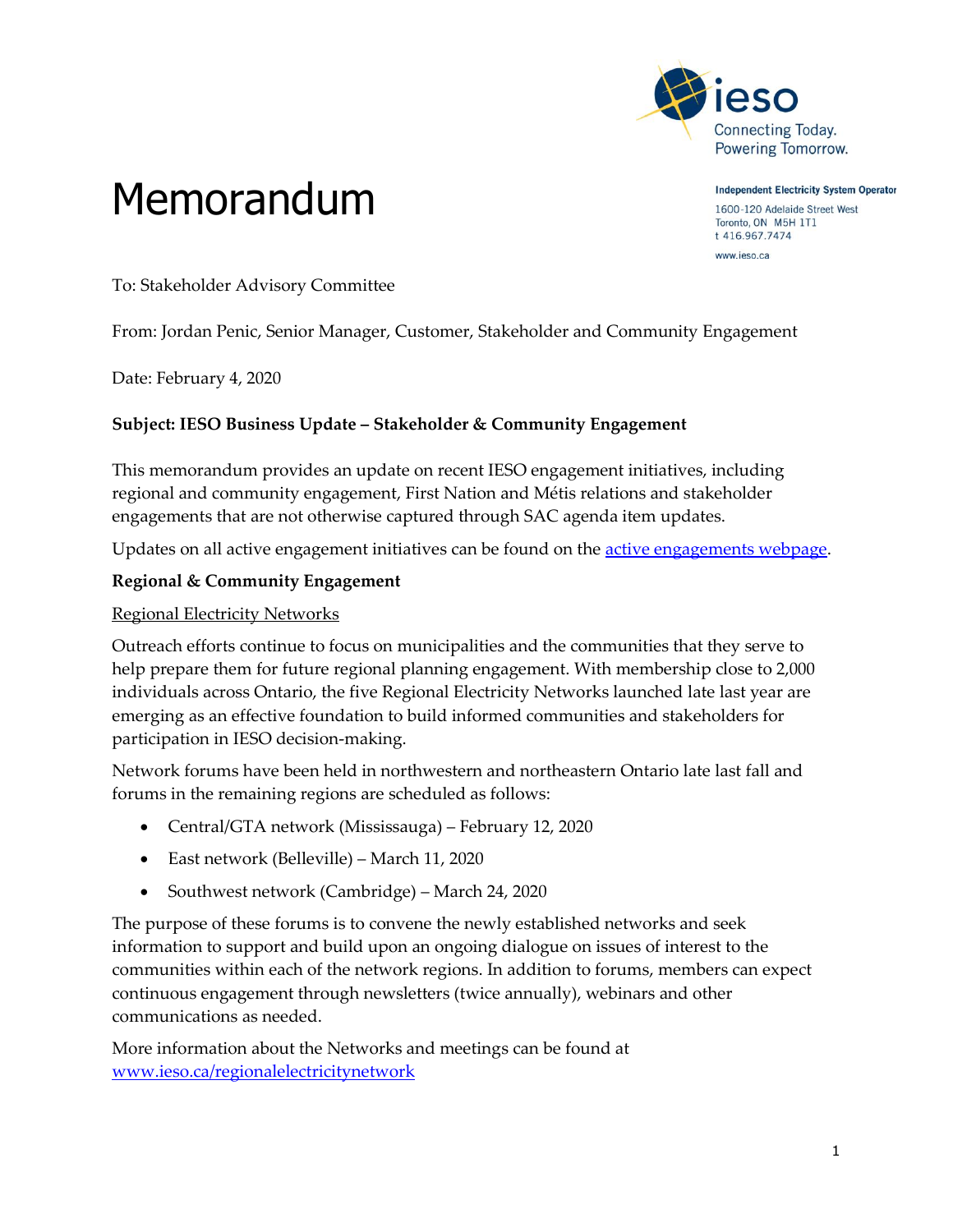# Community Outreach

The IESO participated in a conference exhibits during the Rural Ontario Municipalities Association and the Economic Developers Council of Ontario events this year to engage with communities attract membership in the networks and other IESO initiatives. Over the next quarter, the IESO will participate at conferences hosted by the Northern Ontario Municipal Association (Fort Francis), Ontario Small Urban Municipalities (Brantford) and the Federation of Northern Ontario Municipalities (Timmins).

## Regional Planning Engagement

The following is an update on regional planning engagement activities. To subscribe to receive regional planning updates for a specific region, please visit<http://www.ieso.ca/subscribe>

- Windsor-Essex: An engagement webinar is expected in Q1 2020 to provide an overview of the IRRP Addendum to study 115 kV system in Kingsville and seek input on the recommendations as a result.
- GTA North (York): Engagement will conclude shortly with a final public webinar in early February to discuss the options and recommendations within the IRRP. Written feedback along with IESO responses will be posted and the final IRRP will be published end of February.
- Greater Bruce/Huron: An IRRP will be developed for the Southern Huron-Perth subregion with outreach and engagement activities planned to begin in early Q2 2020.
- East Lake Superior: An IRRP will be developed for this region with outreach and engagement activities planned to launch in early Q2 2020.
- Kitchener-Waterloo-Cambridge-Guelph: Engagement is underway to develop an IRRP for this region. The first meeting was held with municipalities last November followed by a public webinar in December to discuss the electricity demand forecast and seek input on the engagement plan
- Ottawa: The final IRRP is expected to be published in early March. Engagement activities including stakeholder and community input and IESO responses are available on-line.
- GTA West: Meetings were held last fall with municipalities to begin discussions and provide an overview of engagement activities for the development of an IRRP. Broader engagement will commence late Q1 2020 with a public webinar and subsequent meetings with municipalities.

Regional planning is expected to commence with a scoping assessment in regions including Peterborough to Kingston and GTA West in Q2 2020.

# **First Nation and Métis Relations (FNMR)**

### Indigenous Energy Support Programs (ESPs)

The IESO will be engaging with Indigenous stakeholders to review whether current Indigenous ESPs are meeting the needs and interests of communities and will review options to improve the programs. These include the **Education and Capacity Building, Community Energy** [Champion,](http://www.ieso.ca/Get-Involved/Funding-Programs/Community-Energy-Champion-Program) [Indigenous Community Energy Plan](http://www.ieso.ca/Get-Involved/Funding-Programs/Indigenous-Community-Energy-Plan-Program) and [Indigenous Energy Projects](http://www.ieso.ca/Get-Involved/Funding-Programs/Indigenous-Energy-Projects-Program) Programs. A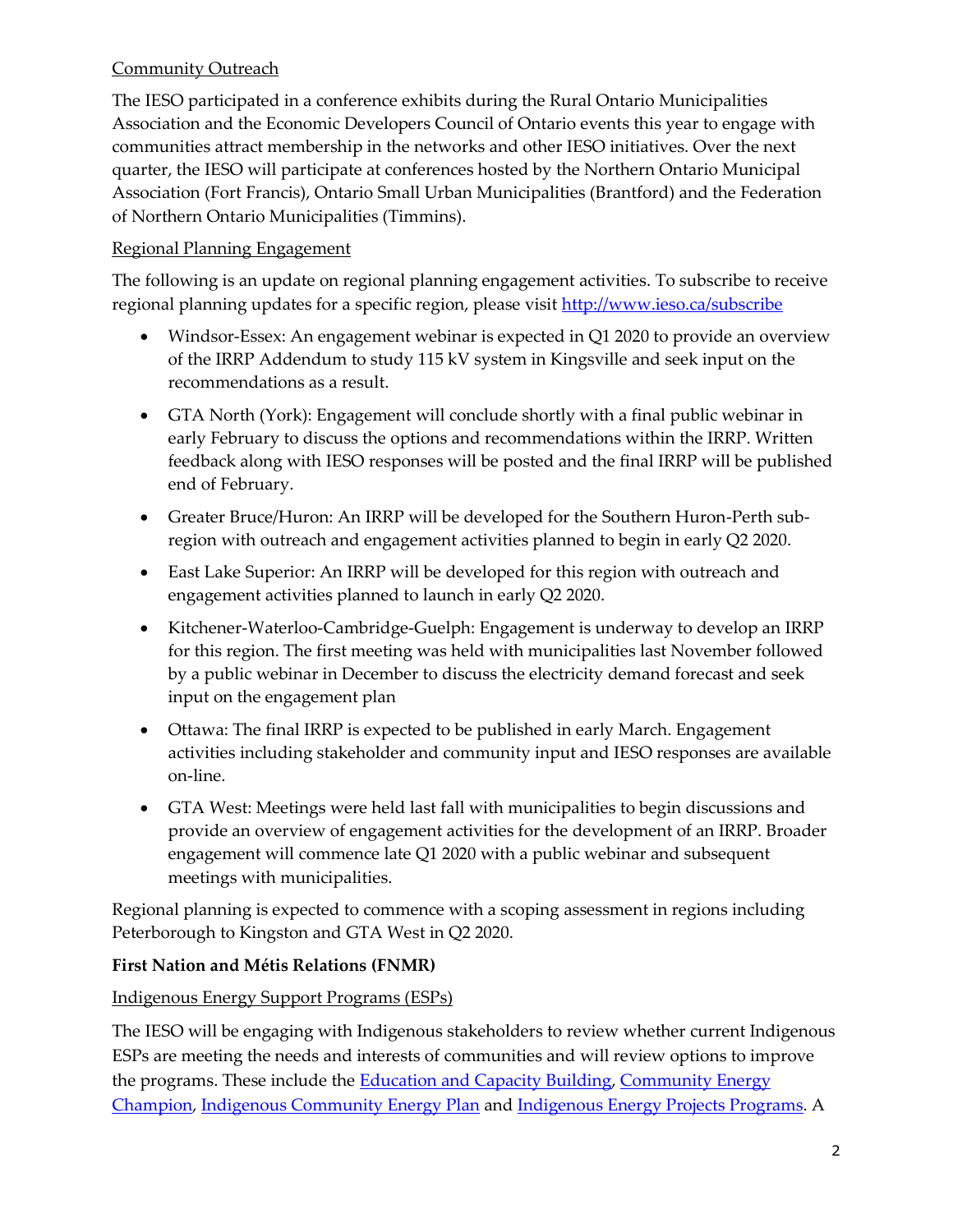survey was sent in mid-January to solicit feedback from past program participants. The IESO will host webinars at the end of February and in April for additional feedback and discussion. Finalized programs informed by this feedback will be launched in early summer of this year.

## First Nation Conservation Programs

The IESO will launch the [First Nation Conservation Program](https://saveonenergy.ca/For-Your-Home/First-Nations-Conservation-Program) in 31 communities in 2020 under the interim energy efficiency framework. Chief, Council, and staff from each community have already been engaged to begin scheduling community program launches for February-April, 2020.

Under the 2020 framework, the IESO is also working with four communities on a Remote First Nations Energy Efficiency Pilot Program targeted at residential consumers and small businesses in communities that are/or are soon to be connected to the provincial electricity grid. The objective of this pilot will be to promote energy efficiency, reduce costs for community members and improve home comfort. The IESO visited all four communities earlier this year with staff from NAN and Ecofitt to launch the program and meet with Chiefs, Councils and key community members.

In late Q1, the IESO will begin soliciting feedback from past participants in the First Nations conservation programs to determine what these programs should look like following the 2019- 2020 interim framework.

## **Stakeholder Engagement**

## Technical Panel

The IESO Board of Directors recently appointed Mr. Rob Coulbeck from Nexus Energy Canada to the Technical Panel (TP). The TP held its first meeting of 2020 on February 4 and reviewed the following items:

- **Technical Panel Review**: TP has voted in favour of recommending proposed changes to the panel's terms of reference which include enhancements to both the member composition and process. The Board of Directors will review the proposed changes to the TP terms of reference later this month. The draft terms of reference are available for review on the TP webpage.
- **Capacity Auction – June 2020:** Proposed market rule amendments to enable the June 2020 Capacity Auction were reviewed. The TP voted in favour of posting the proposed rules for broader stakeholder comment and is expected to review any feedback at the next panel meeting in March.
- **Technical Panel Education Items**: Three education items were presented. These included information on the progress and work underway with storage resources through the Energy Storage Advisory Group, an update on the Market Rules and Manuals framework as well as information on the timing and scope of changes being considered to the Transmission Rights Clearing Account review.

For more information on these and other [Technical Panel](http://www.ieso.ca/Sector-Participants/Engagement-Initiatives/Technical-Panel/Meetings-and-Materials) items, please visit the Technical Panel webpage.